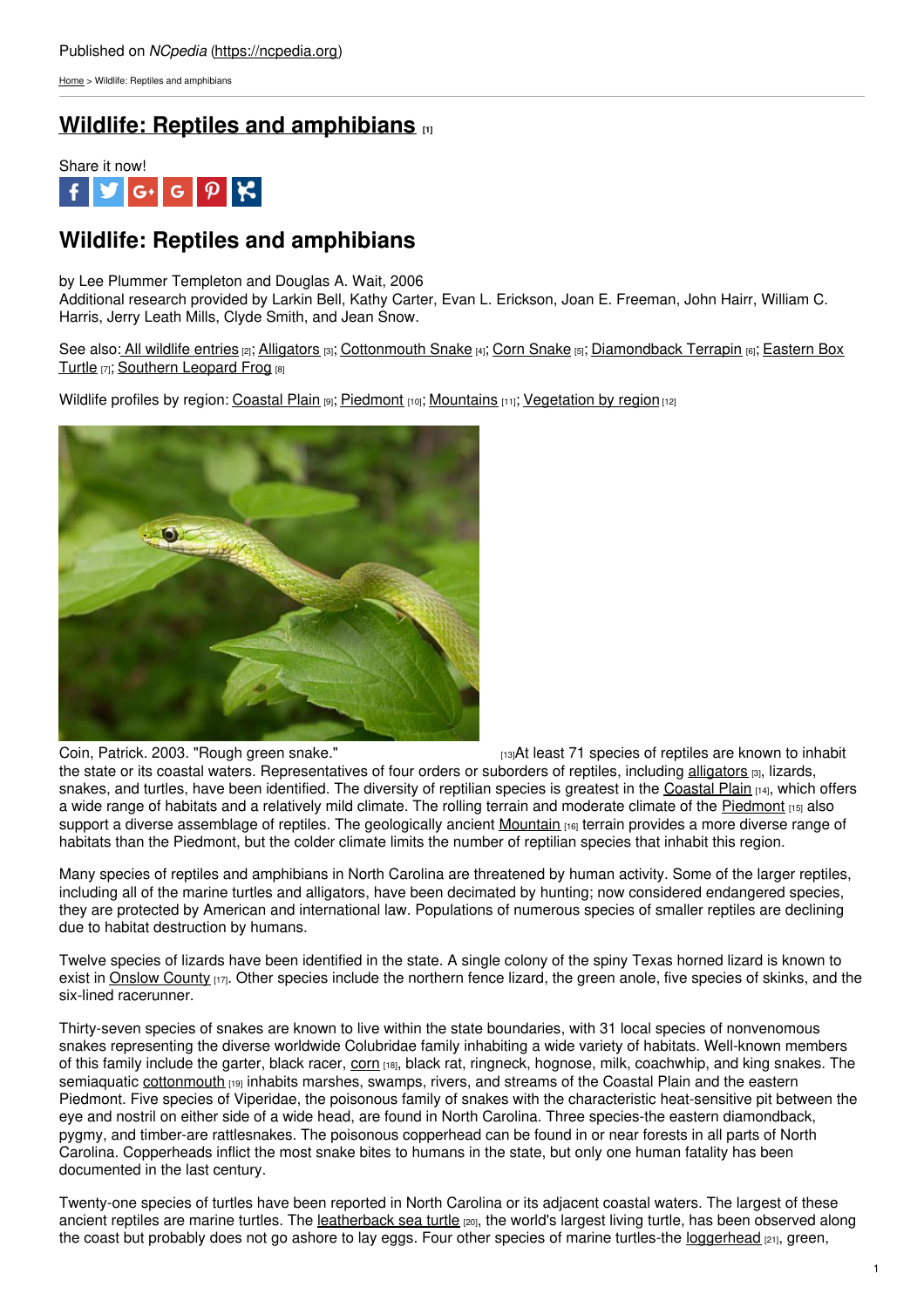Atlantic hawksbill, and Atlantic ridley-range along local coastal waters and estuaries, but only the loggerhead turtle commonly builds nests on beaches, primarily south of Cape Lookout. Numerous other species of aquatic and terrestrial turtles live in North Carolina. The largest of these is the common snapping turtle, which should be treated with caution because of its powerful jaws.

Numerous indigenous salamander, frog, and toad species live in practically every habitat in the state. Important frog species include the bullfrog, Carolina gopher frog, river frog, and [southern](https://ncpedia.org/southern-leopard-frog-nc-wins) leopard frog [22]. There are also a number of tree frog species, such as the southern cricket frog, green tree frog, and southern peeper frog. Toad species include the American toad, oak toad, and southern toad. Salamanders abound in North Carolina and the Southeast, living in or near rivers, creeks, and swamps. The state's giant salamander population includes the [Neuse](https://ncpedia.org/rivers/neuse) River [23] waterdog and the dwarf waterdog. Lungless salamanders include the southern two-lined salamander, dwarf salamander, Junaluska salamander, and eastern mud salamander. The red-spotted newt is also a species of salamander in the state.

### **Learn more about North Carolina's:**



#### **References:**

Jim Dean and Lawrence S. Earley, eds.,*Wildlife in North Carolina* (1987).

Doug Elliott, "Bats Aren't So Bad," *Wildlife in North Carolina* 54 (November 1990).

John A. Fussell III, *A Birder's Guide to Coastal North Carolina* (1994).

David S. Lee and James F. Parnell,*Endangered, Threatened, and Rare Fauna of North Carolina*(1990).

Margaret Martin, *A Long Look at Nature* (2001).

William M. Palmer and Alvin L. Braswell,*Reptiles of North Carolina* (1995).

Eloise F. Potter, James F. Parnell, and Robert P. Teulings,*Birds of the Carolinas* (1980).

Fred C. Rohde and others, *Freshwater Fishes of the Carolinas, Virginia, Maryland, and Delaware*(1994).

William D. Webster, James F. Parnell, and Walter C. Biggs Jr.,*Mammals of the Carolinas, Virginia, and Maryland*(1985).

#### **Image credit:**

Coin, Patrick. 2003. "Rough green snake." Online at<https://www.flickr.com/photos/pcoin/98562229> [13]

**Subjects:** [Wildlife](https://ncpedia.org/category/subjects/wildlife) [2] **Authors:** [Templeton,](https://ncpedia.org/category/authors/templeton-lee-plum) Lee Plummer [27] Wait, [Douglas](https://ncpedia.org/category/authors/wait-douglas) A. [28] **From:** [Encyclopedia](https://ncpedia.org/category/entry-source/encyclopedia-) of North Carolina, University of North Carolina Press.[29]

1 January 2006 | Templeton, Lee Plummer; Wait, Douglas A.

**Source URL:** https://ncpedia.org/wildlife/reptiles-amphibians

#### **Links**

<sup>[1]</sup> https://ncpedia.org/wildlife/reptiles-amphibians

<sup>[2]</sup> https://ncpedia.org/category/subjects/wildlife

<sup>[3]</sup> https://ncpedia.org/alligators

<sup>[4]</sup> https://ncpedia.org/wildlife/cottonmouth

<sup>[5]</sup> https://ncpedia.org/wildlife/corn-snake

<sup>[6]</sup> https://ncpedia.org/wildlife/diamondback\_terrapin

<sup>[7]</sup> https://ncpedia.org/wildlife/box-turtle

<sup>[8]</sup> https://ncpedia.org/wildlife/southern-leopard-frog

<sup>[9]</sup> https://ncpedia.org/wildlife/coastal-plain

<sup>[10]</sup> https://ncpedia.org/wildlife/piedmont

<sup>[11]</sup> https://ncpedia.org/wildlife/mountains